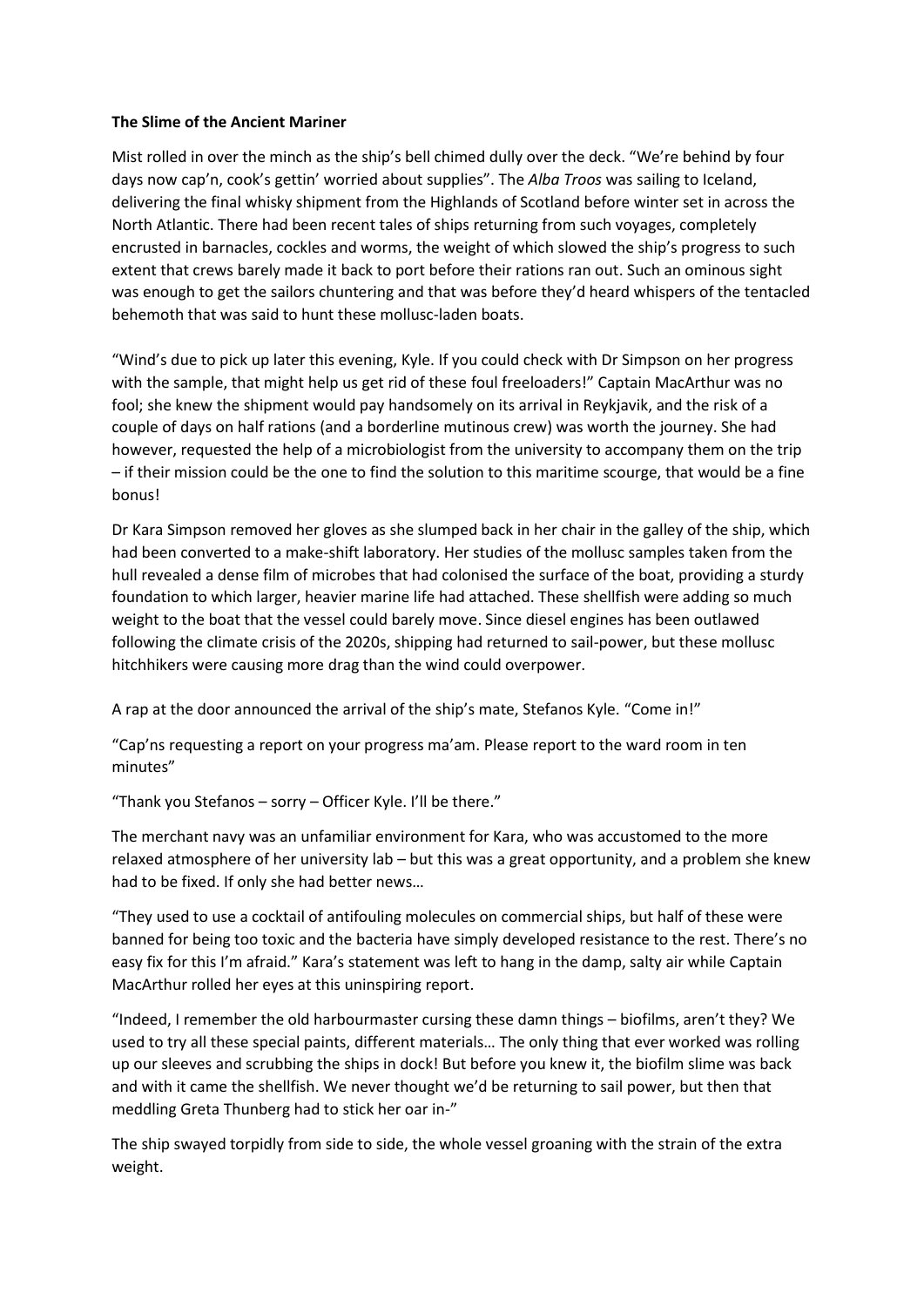"Dr Simpson, you must continue working on the samples, there must be something, some treatment-

"There is one treatment I've only just started working on, but…maybe…well, it would need volunteers, and it's a big gamble. The bacteria that are coating the ship, they communicate with each other using tiny molecules as signals – it's normally known as quorum sensing. I've been testing a drug which I think might neutralise the signals, block them from being passed from one bacteria to another, and I think that might result in the film weakening and dispersing from the hull. But the only way to get this treatment to the biofilms is to apply it directly. We're going to need to dive beneath the ship."

As the afternoon had worn on, the mist had thickened and the ship had begun to drift off course, pulled by the currents that weave to the north of Shetland.

"Something needs to change otherwise we'll find ourselves wrecked on the Faeroes, or worse. We'll round up volunteers from the crew, Officer Kyle will help you gather the materials you need."

It was far from ideal, but the crew was getting desperate, and they knew too well that being delayed like this made it more likely they would run out of supplies, or get caught in bad weather that they had intended to keep ahead of. The biofilm was getting stronger and attracting more crustaceans with every hour they were at sea; a briefing was to be held that evening, with the first divers going under at dawn. Dr Simpson ran through the mechanism again and again as she blindly looked out over the mist cloaked water – she barely noticed the flicker of a tentacle as the colossal squid that had been following the *Alba Troos* slipped silently beneath the ship…

The dark slowly lifted to a porous gloom as the sun rose somewhere behind the mist. Four pairs of divers kitted out with chisels, air tanks, and the all important syringes containing the antifouling formula assembled on the deck.

"So remember, initially chisel off a patch of the shellfish and once you can see the surface of the boat, use the syringe to penetrate any space between the ship and the shells you can get to. We've only got enough air for 10 minutes, so don't strain too hard removing the crust and keep an eye on your partner. Any questions?"

Dr Simpson had taken the decision to lead the divers – one pair were to take the hull, the second the stern and the remaining two on port and starboard sides of the ship. Officer Kyle joined the young microbiologist at the hull ready to go overboard. It was certain that none of the crew had signed up for this baleful task, but Dr Simpson felt a responsibility to keep these sailors as safe as she could; after all, this was her idea…

With a sudden chilling splash, each pair plunged into the icy grip of the Norwegian sea. Trying to avoid the searing cold of the water against their faces, the pairs descended beneath the ship, taking one last gulp of sea air.

Working quickly, they searched the surface of the biofilm-crust, seeking a suitable place to break in. Kara placed her chisel against a flattened section of barnacles, whilst Officer Kyle swung at it in an attempt to dislodge the calciferous scab. The drag of the water and restricted movement of the cold dry suits made this a near impossible challenge; exchanging panicked looks as the clock wore on and the air tank pressure dropped, thy moved to another section to try again there. They could hear the other teams frantically clanging, the slightly deadened thuds reverberating through the water.